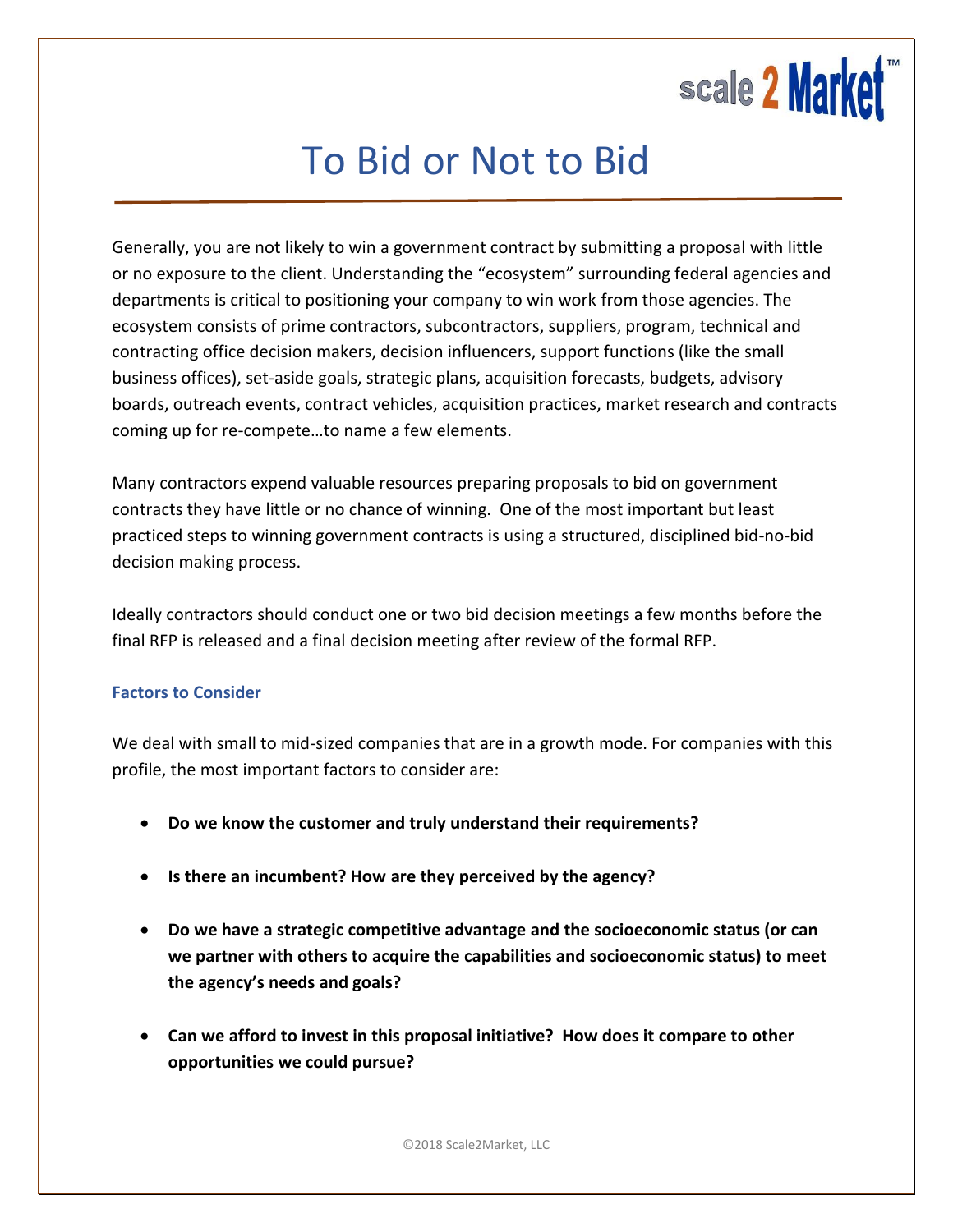

## **What is the profit potential on this procurement?**

There are many nuances within each of these questions. Experienced business development personnel can detect if a contract is "wired". It may be from market intelligence or by examining the requirements stated in the RFP and the amount of time the government is giving contractors to respond.

Have the courage **not** to bid. Small businesses get especially caught up in their excitement and self-confidence and fail to evaluate the opportunity from a realistic perspective.

Common misconceptions that result in spending a lot of money with no results are:

- **We've done other business with this agency**. If you don't have a competitive advantage related to the NEW work, your win probability is low.
- **The Customer has encouraged us to bid.** Customers encourage many vendors to bid. They want to encourage competition and to meet FAR regulations. It may have nothing to do with their preference for you.
- **We have the right team.** A team must be more than a collection of impressive certifications. There must be a rationale. Why is your team better than the competition? What unique characteristics, qualifications and past experiences do you and your teaming partners bring to the table and why should the customer care?
- **There is no incumbent.** The lack of an incumbent may indicate a lead is worth exploring, but it's not worth bidding unless you have a unique competitive advantage. Qualifying opportunities and deciding to bid are not the same.
- **We need to bid more to win more.** Companies can spend a lot of time and money chasing low probability pursuits. The way to maximize your ROI is to invest in pursuits that are worth chasing. If you hear people in your company saying this, it is usually a sign of not enough strong leads in the pipeline.
- **We have a better way of doing things than what it says in the RFP.** This is a sign that your pursuit of this opportunity started at RFP release. Your probability of winning is low. It's also high risk if the work requires compliance. A bid strategy based on non-compliance of the RFP requirements should be a no-bid indicator.
- **We can price lower than they can**. Competitive pricing is a good tactic but is rarely a reason to bid. It indicates that a company is relying on price instead of a competitive advantage. Bidding with no other differentiators other than price may be an indicator that a company started the pursuit at RFP release. Win probability is low. This may also indicate a company